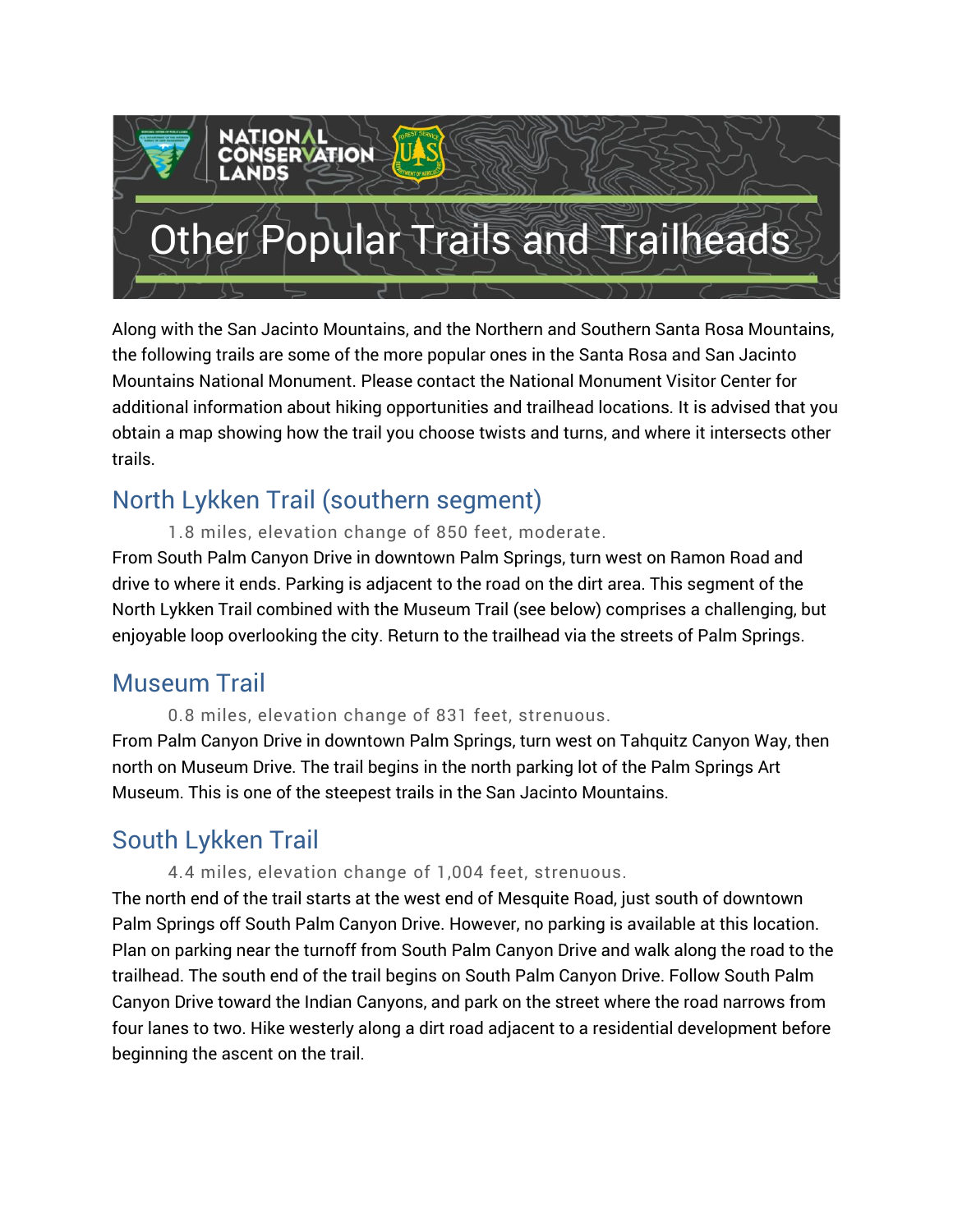## Garstin Trail

1.5 miles, elevation change of 893 feet, moderate.

From South Palm Canyon Drive, which heads toward the Indian Canyons, turn east on Bogert Trail. Just after crossing the bridge over Palm Canyon Wash, turn left into a cul-de-sac and park along the road. The trail begins at the end of the cul-de-sac, climbing steeply onto a short ridge. From here, the hiker can take several different loops. Ascend the Garstin, descend via the Shannon Trail, and then return to the trailhead by way of the Earl Henderson Trail. Or ascend the Garstin, roll along a 0.3mile segment of the Wild Horse Trail, turn onto a couple of unnamed trails for 0.7 miles which take you to the intersection of the Araby and Berns Trails, then follow the Berns Trail back to the top of the Garstin. Be sure to take a map with you to avoid getting lost!

### Wild Horse Trail

#### 2.7 miles, elevation change of 510 feet, moderate.

Access the Wild Horse via the Garstin Trail (see directions to the trailhead above) or Fern Canyon Trail from the Indian Canyons. Serves as the primary trail linking trails north of Murray Hill (Garstin, Shannon, Araby, Berns, Henderson, and Goat Trails) with those to the south (Clara Burgess, Fern Canyon, Vendeventer, Hahn Buena Vista, East Fork, and Dry Wash Trails).

## Clara Burgess Trail

#### 2.2 miles, elevation change of 1,339 feet, strenuous.

This trail is the only route to the summit of Murray Hill, the prominent conical peak just south of Palm Springs, best seen when heading south on Gene Autry Trail (Highway 111). Although only 2.2 miles in length, you must take other trails to get to the Clara Burgess, all of which require additional gains of elevation. Commonly, it is approached via the Garstin or Fern Canyon Trails. These trails lead to different ends of the Wild Horse Trail from which the ascent to the top of Murray Hill begins on the Clara Burgess. Ascending or descending the Clara Burgess via the switchbacks on the north face of Murray Hill is not advised unless you already know the route – it's somewhat confusing getting to or from the bottom of the hill on the north side.

## Bump and Grind Trail

1.1 miles, elevation change of 523 feet, moderate.

This has been heralded as the most popular low elevation trail in the National Monument, frequented by exercisers looking to raise their heart rates. A loop opportunity is afforded by starting behind Desert Crossing shopping center on Painters Path in Palm Desert. Beginning at the Hopalong Cassidy/Mike Schuler Trailhead, follow the "Hoppy" to the Herb Jeffries to the Bump and Grind, then return to your starting point via the Mike Schuler Trail. This yields a loop